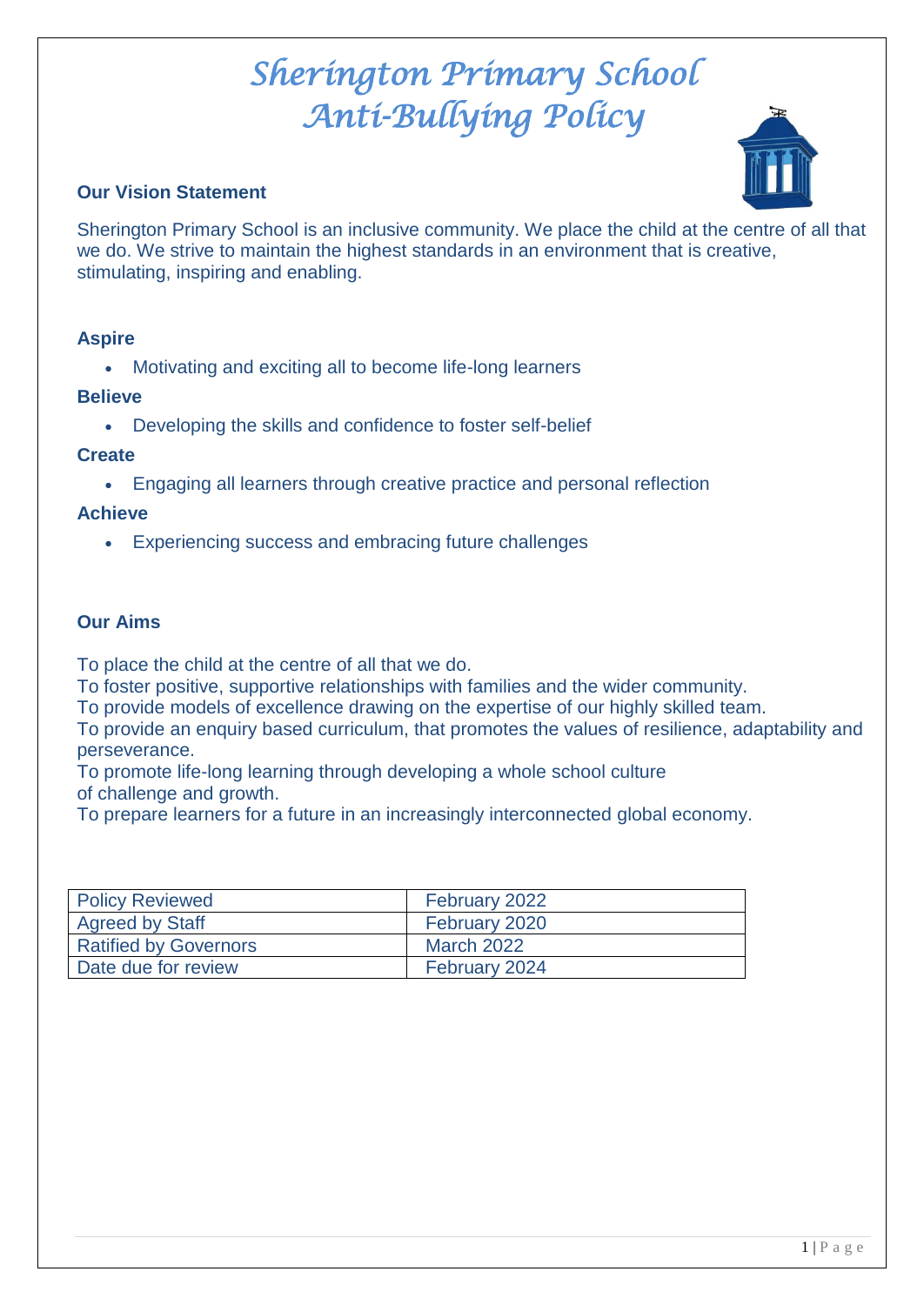#### **Introduction**

At Sherington Primary School, we are aware that pupils may be bullied in any school or setting, and recognise that preventing, raising awareness and consistently responding to any cases of bullying should be a priority to ensure the safety and well-being of our pupils.

In line with the Equality Act 2010it is essential that our school:

 Eliminates unlawful discrimination, harassment, victimisation and any other conduct prohibited by the Act;

 Advances equality of opportunity between people who share a protected characteristic and people who do not share it; and

Fosters good relations between people who share a protected characteristic and people who do not share it.

At Sherington Primary School, we are committed to safeguarding and promoting the welfare of pupils and young people and expect all staff and volunteers to share this commitment.

This policy is closely linked with our Behaviour Policy, our Safeguarding Policy, our Home School Agreement and the school's Vision, Aims and values.

#### **Aims**

We are determined to promote and develop a school ethos where bullying behaviour is regarded as unacceptable, to ensure a safe and secure environment is sustained for all pupils.

We aim for all pupils to reach their potential academically, socially and personally through learning and playing in a safe and secure environment.

### **Bullying Definition**

Bully is a systematic action taken by one or more children with the deliberate intention of hurting another child, either physically, emotionally or through the use of threatening behaviour.

At Sherington Primary School, we discuss what bullying is, as well as incidents we would not describe as bullying, with all pupils through assemblies and PSHE lessons. We agree that:

- Bullying can be physical hurting, name calling or leaving people out.
- Bullying is usually on-going.
- Bullying is the deliberate intent of hurting someone physically or emotionally.

#### When to report

We encourage our children to share any concerns they have with any adult at school. This ensures that incidents are appropriately investigated and necessary actions are put into place. This should happen on the very first occasion they feel uncomfortable with a situation.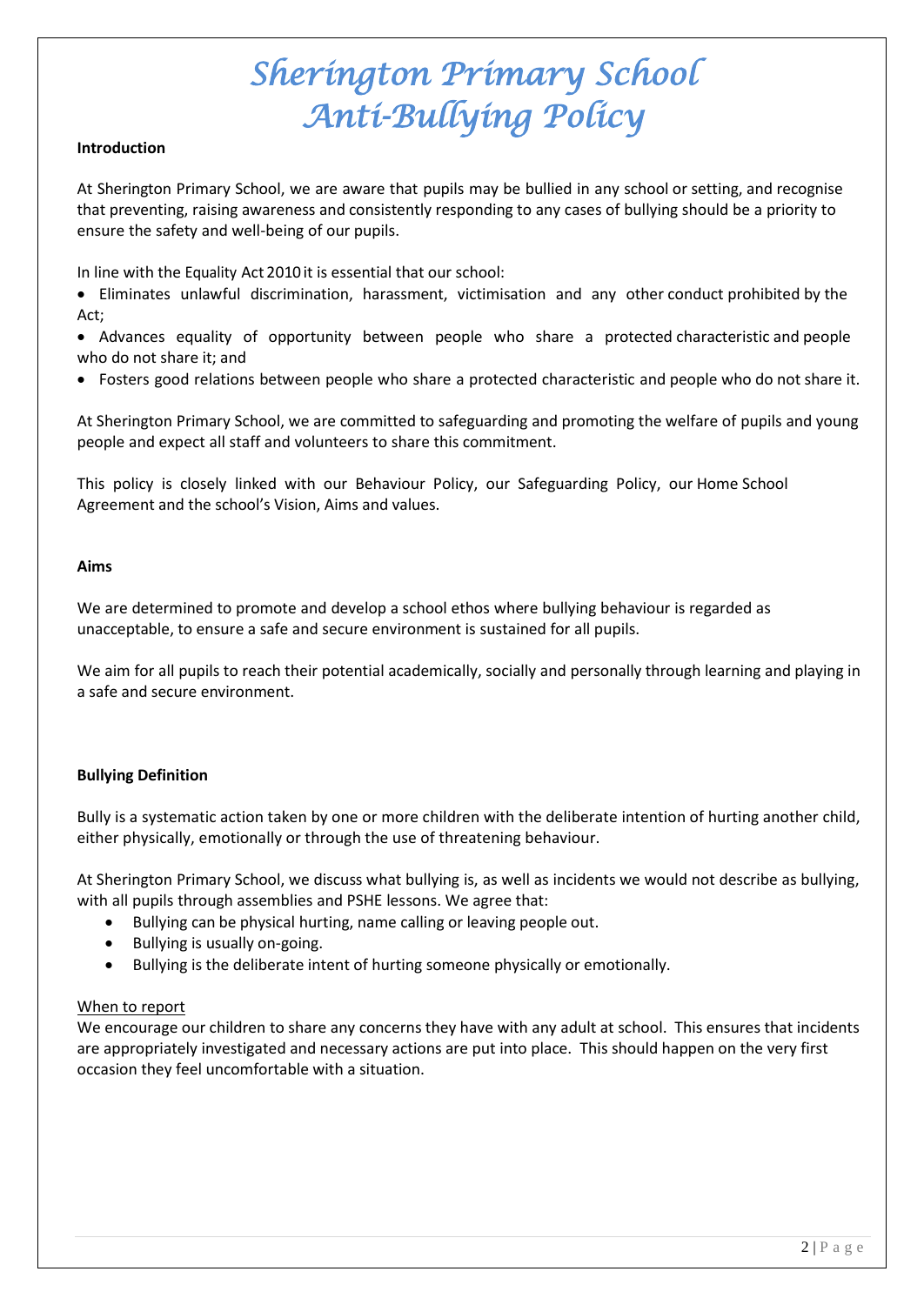### **Types of Bullying**

Behaviours that constitute bullying (these would be repeated over a period of time):

- Hitting, kicking, pushing and threatening behaviour
- Nudging, whispering, sniggering, facial expressions, gestures
- Making someone do something they don't want to do
- Putting someone down (belittling or embarrassing or humiliating)
- Forcing someone to be your friend making it uncomfortable or risky for them if they are not.

• Making fun of someone's race, ethnic origin, faith, culture, religion, name, appearance, accent or family structures

• Making sexist or sexually abusive comments.

• Online or cyber bullying, for example posting offensive messages on websites or chat rooms, sending offensive text messages or emails or bullying the bullied child via their mobile phone.

• Any unfavourable or negative comments, gestures or actions made to someone relating to their disability or special educational needs.

Not all negative behaviours are considered bullying but are inappropriate and unkind. Inappropriate, unkind behaviours are a one off and often the individual being mean does not realise that they are (the act may be unintentional). Some inappropriate behaviours are intentional. The perpetrator will be verbally and/or physically abusive. These behaviours include:

- Occasional loss of temper
- Hurting by accident
- Teasing or having a joke which can be misinterpreted
- Falling in and out with friends
- Minor disagreements
- Not being friends with someone
- A disagreement between two people of equal strength and qualities

Children will disagree with each other. In extreme situations, they may be verbally and/or physically abusive towards each other. If these are isolated incidents, they will be dealt with through implementing Sherington's Behaviour for Learning Policy. Children are encouraged reflect on the character strengths they required to avoid the conflict and consider the antecedent to try and ensure behaviours are not repeated.

#### Vulnerable Groups

We recognise that some groups of pupils may be more vulnerable to bullying, including:

- Looked After Children
- Gypsy, Roma and Traveller children
- Children with Special Educational Needs or Disabilities (SEND)
- Children from ethnic minorities
- Children entitled to Free School Meals
- Children for whom English is an Additional Language
- Children who are perceived to be gay, lesbian or bisexual
- Children with family members from vulnerable groups and differing family structures.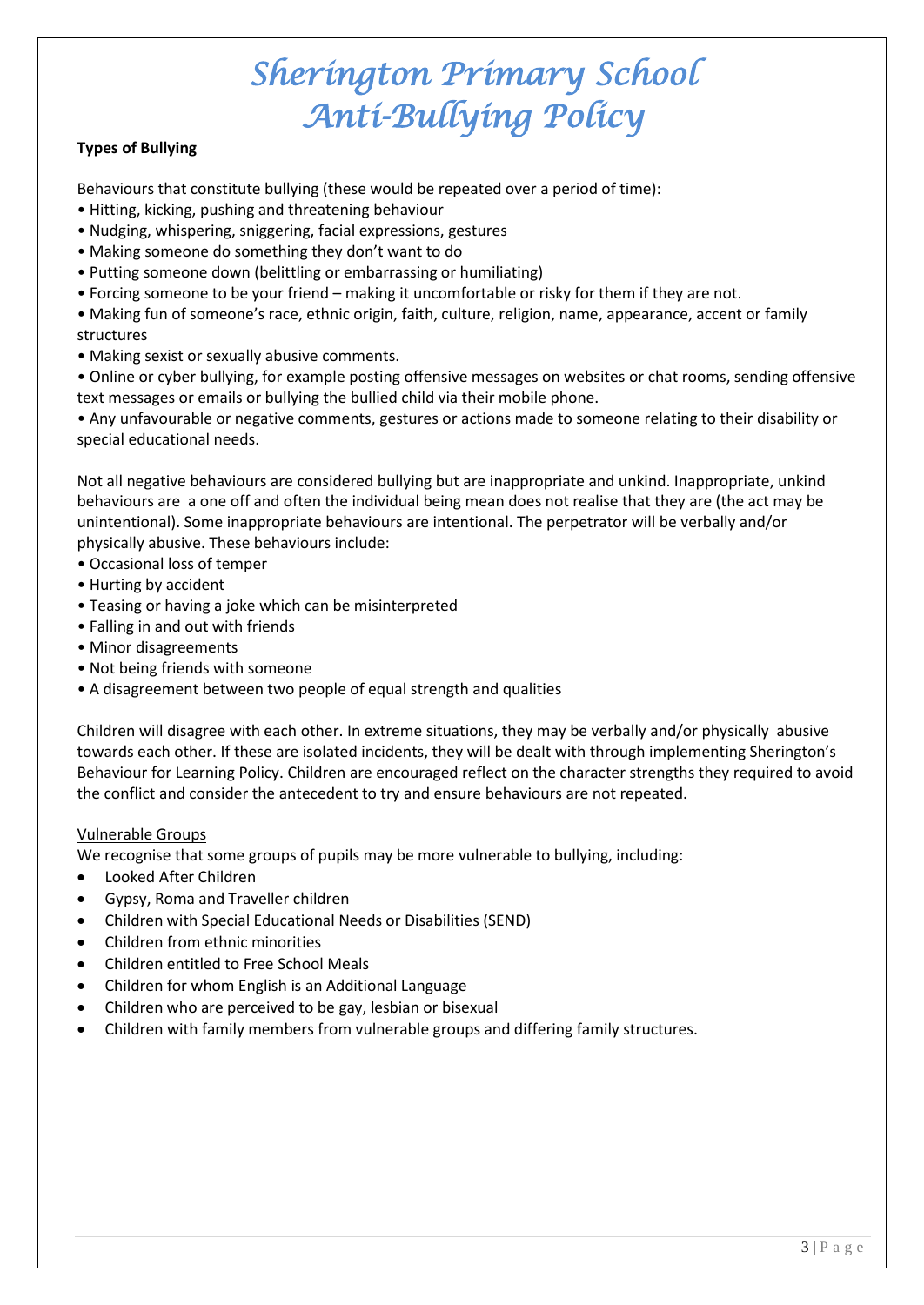#### **Bullying Prevention**

### The role of the Headteacher

It is the responsibility of the Headteacher to implement the school anti-bullying strategy and to ensure that all staff (both teaching and nonteaching) are aware of the school policy and know how to deal with incidents of bullying. The Headteacher ensures that all staff receives sufficient training to be equipped to deal with all incidents of bullying. The Headteacher reports to the governing body about the effectiveness of the anti-bullying policy on request.

The Headteacher ensures that all children know that bullying is wrong, and that it is unacceptable behaviour in school. The Headteacher draws the attention of children to this fact at suitable moments. For example, if an incident occurs, the Headteacher may decide to discuss with other children why this behaviour was wrong.

The Headteacher sets the school climate of mutual support and praise for success, so making bullying less likely. When children feel they are important and belong to a friendly and welcoming school, bullying is far less likely to be part of their behaviour.

### The role of the teacher and other adults

All members of staff attempt to support all children in their class and around the school and to establish a climate of trust and respect for all. By praising, rewarding and celebrating the success of all children, we aim to prevent incidents of bullying.

All members of staff take all forms of bullying seriously, and intervene to prevent incidents from taking place. Class teachers are aware of any incidents of bullying that occur involving children from their class. Any incidents are reported to the head of the Pupil Wellbeing Team in consultation with the Senior Leadership Team. We record all incidents of bullying that occur in or out of the classroom either near school or on the way home or to school. Incidents records are kept by the Pupil Wellbeing Team and analysed half term to identify any patterns or trends to ensure appropriate action is taken.

The Inclusion Manager or the Pupil Wellbeing Lead will ensure there is support for the victim of the incident. There will also be sanctions imposed for the perpetrator/s whilst also developing an understanding of why the behaviours occurred, with support provided as necessary.

We use a number of different strategies and interventions for both the pupil considered the victim and the pupil/s who instigated the behaviours. These include:

- Mediation
- Restorative justice approach
- Circle time
- Nurture Groups
- Anger workshops
- 1:1 anger management
- Social skills groups
- Playground behaviour diaries
- Home-contact book
- Self-esteem target sheets
- Games
- Advice for parents
- 1:1 mentoring/peer mentoring
- Anti-bullying week
- Weekly behaviour monitoring in each class
- Completion of ABCs for incidents with half termly analysis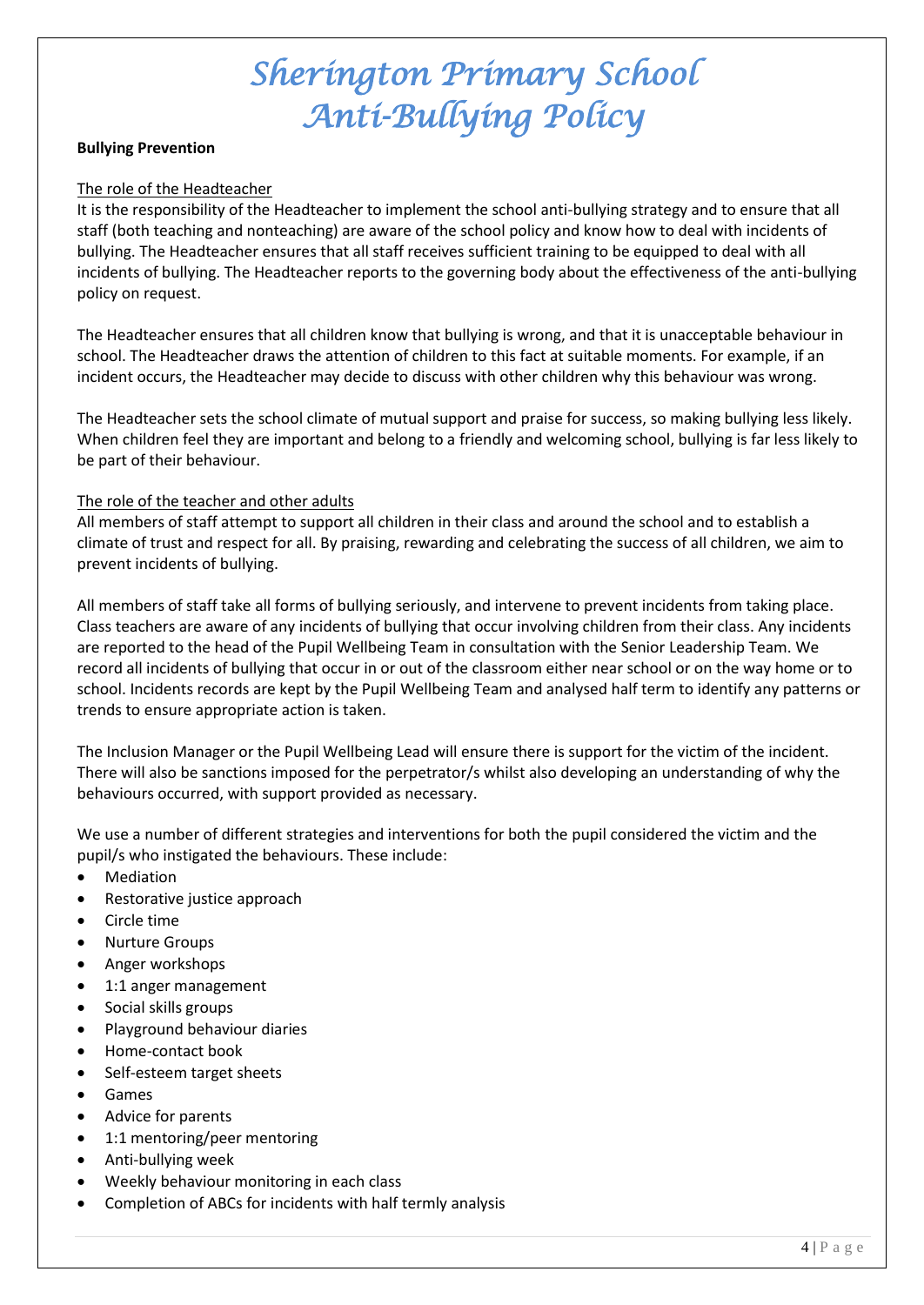### The role of the governors

The governing body supports the Headteacher in all attempts to eliminate bullying from our school. The governing body monitors the incidents of bullying that occur, and reviews the effectiveness of the school policy regularly. The governors require the Headteacher to keep accurate records of all incidents of bullying and to report to the governors on request about the effectiveness of the school anti-bullying strategies.

The governing body responds within ten days to any request from a parent to investigate incidents of bullying. In all cases, the governing body notifies the Headteacher and asks for an investigation into the case and to report back to a representative of the governing body.

### The role of parents/carers

Parents /carers, who are concerned that their child might be being bullied, or who suspect that their child may be the perpetrator of bullying, should contact their child's class teacher immediately.

Parents/carers have a responsibility to support the school's anti-bullying policy and to actively encourage their child to be a positive member of the school.

### The role of the children

Any child, who feels they are being bullied in school, should report the incident to a member of staff (with whom they feel most comfortable with) immediately. They will be provided with a safe place to talk to a member of staff and given confidence to express themselves.

Any child who feels unable to talk to a member of staff regarding a case of bullying, either towards themselves or to someone else, will be encouraged to talk to a friend who can then speak for them.

Preventing and raising awareness of bullying is an essential to keeping incidents in our school to a minimum. Pupils are taught to tell an adult in school if they are concerned that someone is being bullied.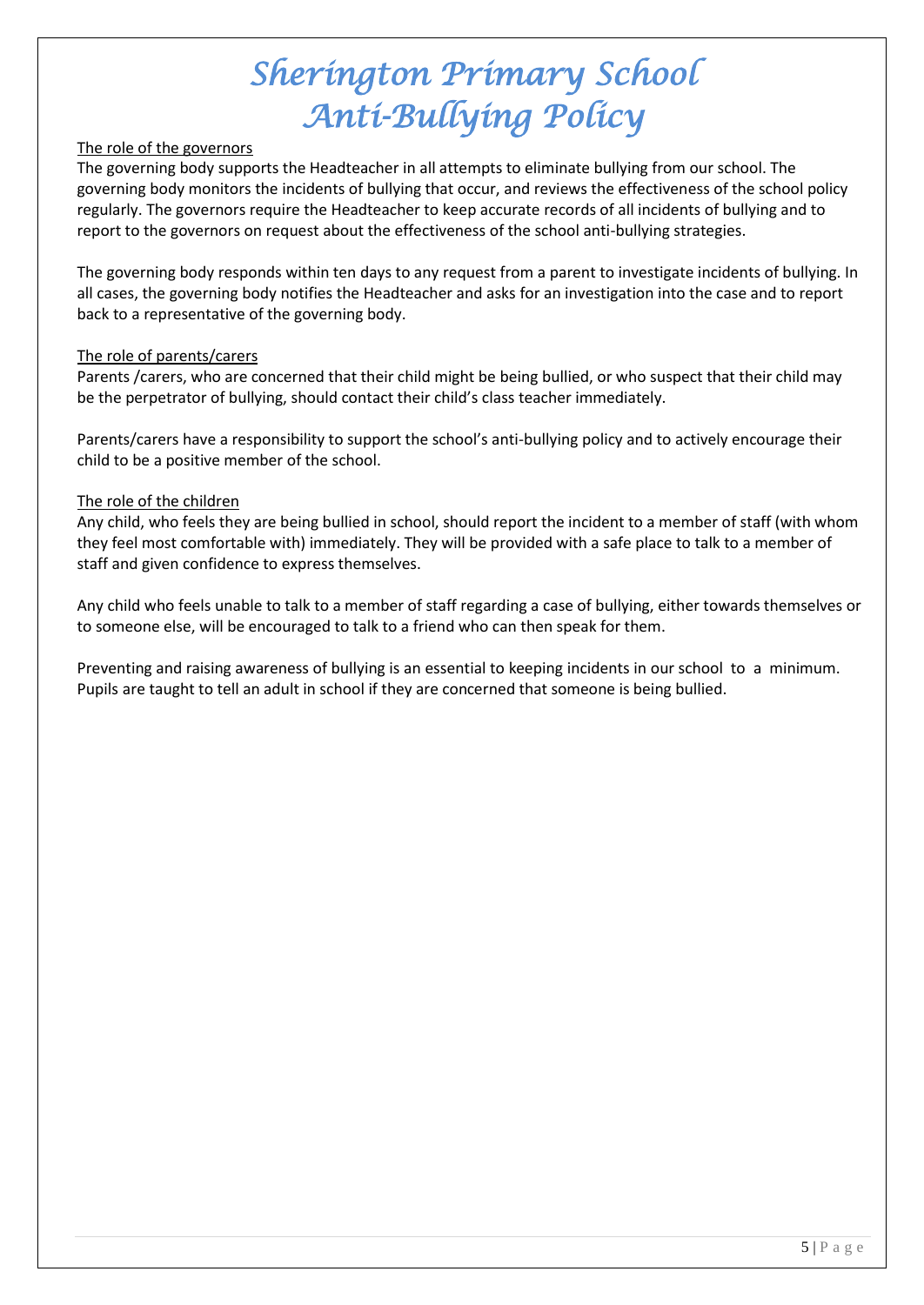### **Responding to allegations of bullying**

If parents or children would like to discuss an allegation of bullying they can do so using Sherington's 'Request for Meeting' form, available from the Reception.

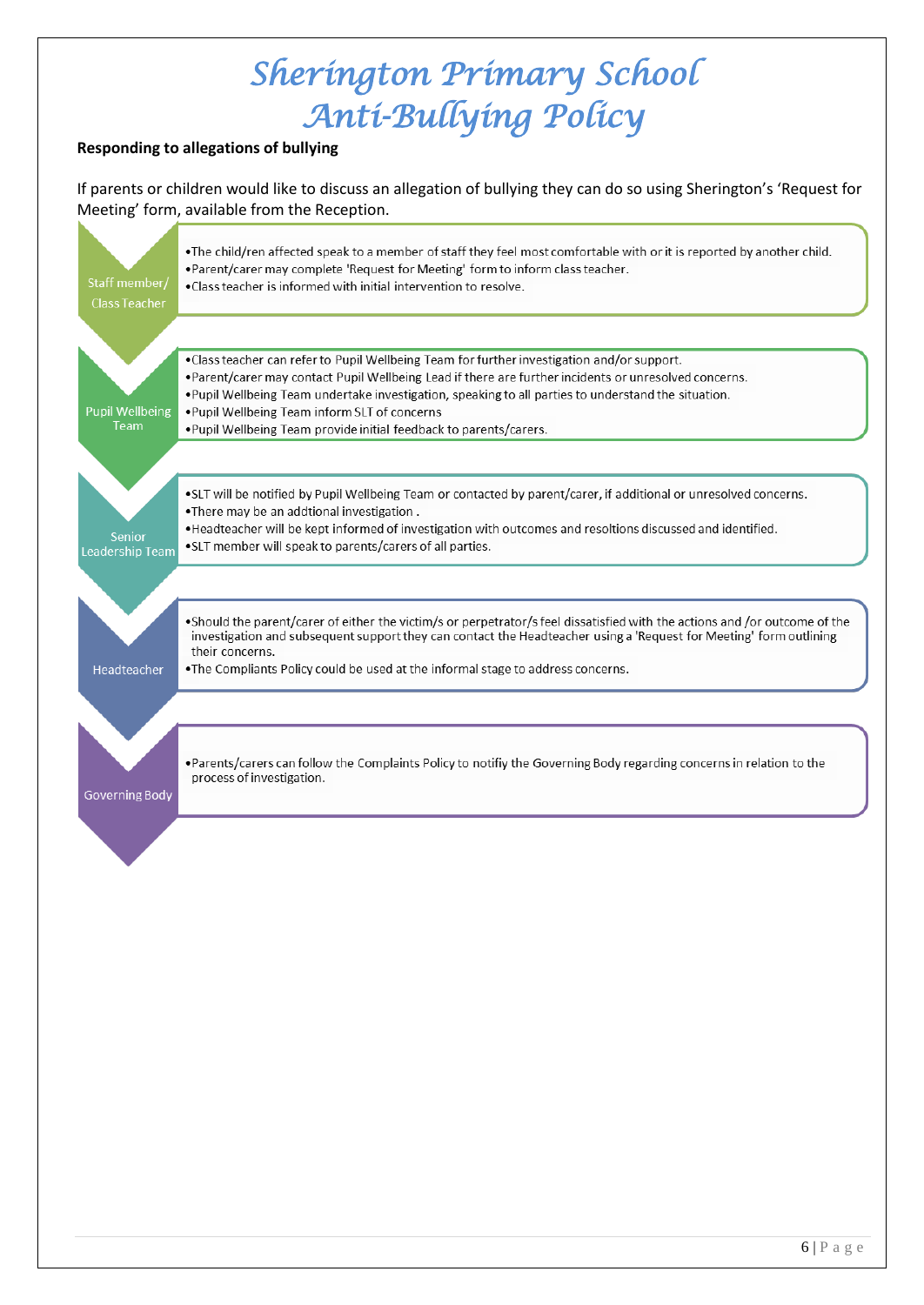

We will involve their friends

We may then adopt strategies from the following list as appropriate:

- We will interview the pupil (or pupils) involved in bullying separately.
- We will listen to their version of events.
- We will talk to anyone else who may have witnessed the bullying.
- We will reinforce the message that bullying is not acceptable, and that we expect bullying to stop.
- We will seek a commitment to this end.
- We will affirm that it is right for pupils to let us know when they are being bullied.

 We will adopt a joint problem solving approach where this is appropriate, and ask the pupils involved to help us find solutions to the problem. This will encourage pupils involved to take responsibility for the emotional and social needs of others.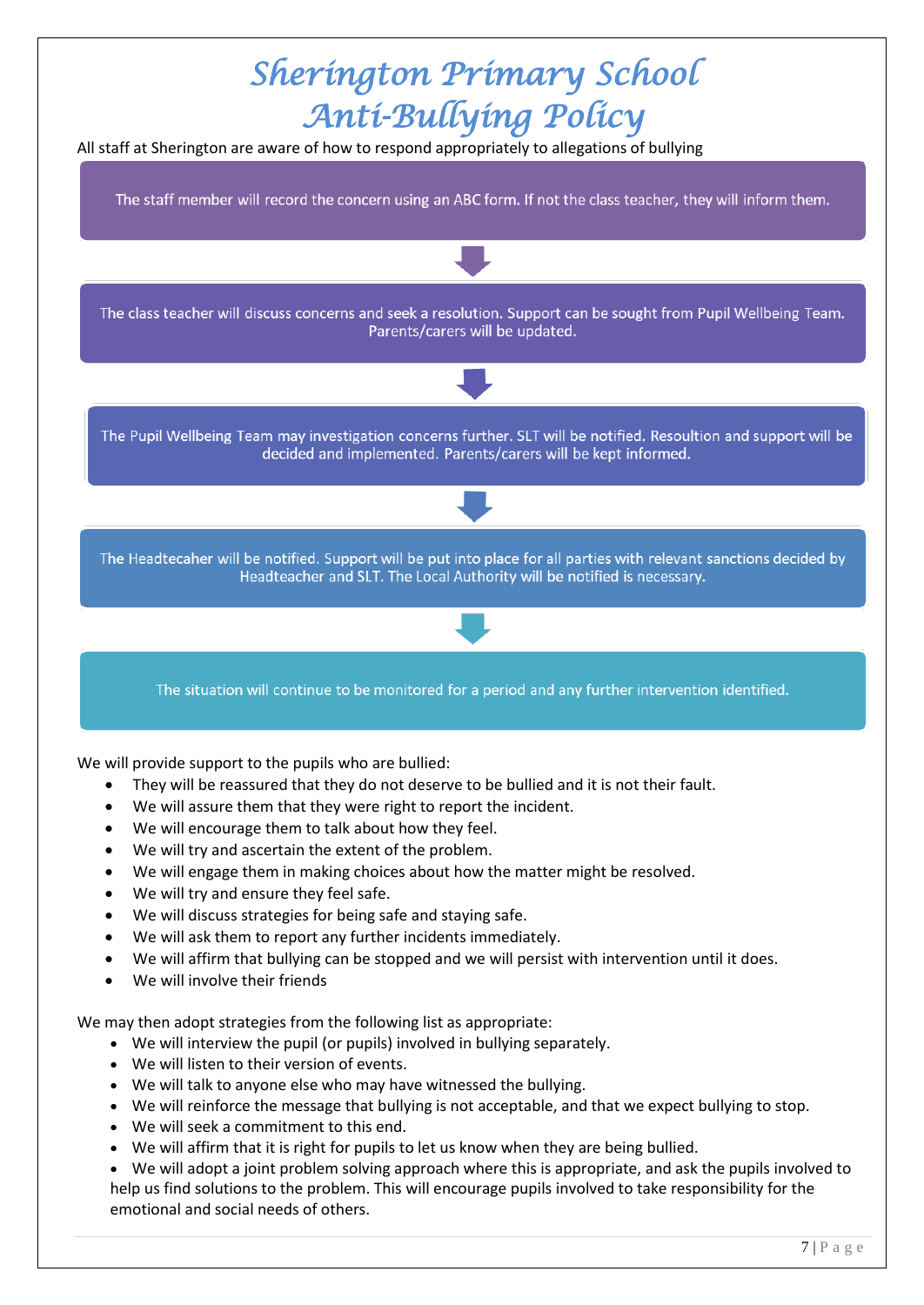- We will consider sanctions under our school's Behaviour for Learning policy.
- We will advise pupils responsible for bullying that we will be checking to ensure that bullying stops.
- We will ensure that those involved know that we have done so.
- When bullying occurs, we will contact the parents of the pupils involved at an early stage.
- We will keep records of incidents that we become aware of and how we responded to them.
- We will follow up after incidents to check that the bullying has not started again.
- We will also work with pupils who have been involved in bullying others to ascertain the sort of support that they themselves need.

There can be a tendency to want to investigate the matter fully before moving forward with a resolution; sometimes this will be entirely appropriate. There will be other occasions where an extended investigation will be unhelpful and a problem solving approach will be the most effective response. Our staff will use their professional judgement and discretion to respond flexibly and in an appropriate way to each reported incident.

### Further actions (when deemed appropriate)

If necessary, we will invoke the following range of sanctions that are in line with the school's Behaviour for Learning policy. These include:

- Removal from the group(within the class)
- Removal from class for a fixed period of time
- Withdrawal of break and lunchtime privileges
- Withholding participation in school events that are not an essential part of the curriculum.
- In extreme cases we will also consider suspension and / or permanent exclusion from school.

### **Signs of Bullying**

Staff should be vigilant in looking out for signs of bullying or other child protection issues including:

- Physical: unexplained bruises, scratches, cuts, missing belongings, damaged clothes or schoolwork, loss of appetite, stomach aches, headaches and bedwetting.
- Emotional: losing interest in school, withdrawn, secretive, unusual shows of temper, refusal to say why unhappy, high level of anxiety, mood swings, tearfulness for no reason, lack of confidence, headaches and stomach aches or signs of depression.
- Behavioural: asking to be taken out of school, wanting to come home for lunch, taking longer to get to school, asking for money, 'losing' more items than usual, sudden changes in behaviour and mood, concentration difficulties or an increase in absence.

### **Monitoring**

This policy will be monitored and the effectiveness will be evaluated in the light of the number of bullying incidents recorded, staff response to bullying behaviour, and any concerns of children, staff and parents regarding bullying.

All members of the staff are responsible for responding to incidents of bullying.